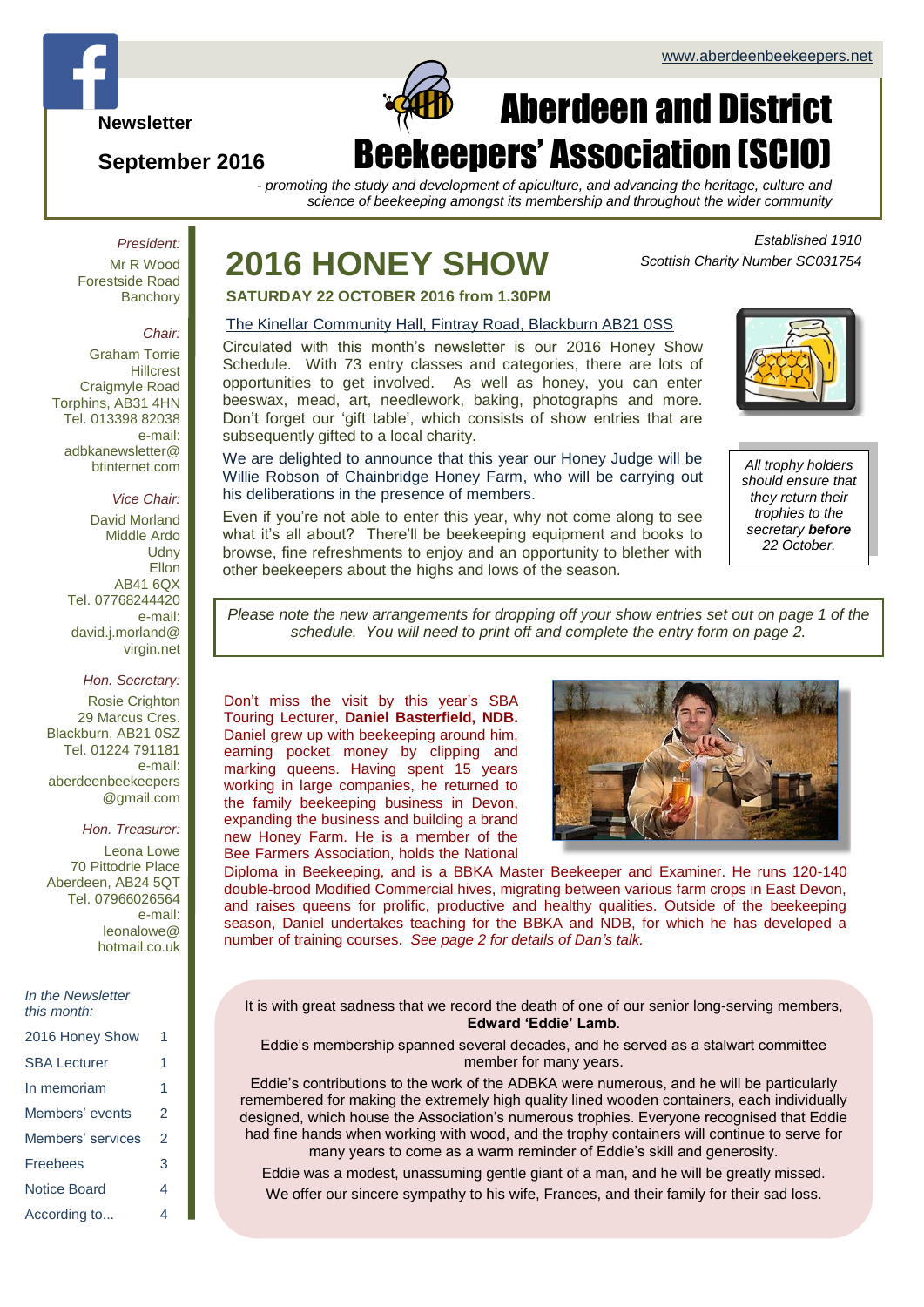# Page 2 of 4 ADBKA Newsletter



### **BAKING MASTERCLASS**

Baking with honey: hints and tips for making the perfect entry for the Honey Show

Saturday 24 September 2016 at 2pm

Kinellar Community Hall Blackburn AB21 0SS

## **SBA TOURING LECTURER**

**DAN BASTERFIELD** - "Reading Bees"

Friday 7 October 2016 at 7pm

Kinellar Community Hall Blackburn AB21 0SS

## **2016 HONEY SHOW**

*See front page and schedule distributed with this newsletter.*

Saturday 22 October 2016

Saturdav 27<sup>th</sup> August was a special day for the 39 folk who attended the study day with visiting speakers Clive de Bruyn and Steve Sunderland. Perhaps it is because many of the Association members are new and not familiar with Clive's name, that the turnout was poor but those who did attend were treated to nuggets of knowledge and experience in theoretical and practical beekeeping ranging from what hobbyists can learn from commercial beekeepers, to a fascinating insight to beekeeping in the Caribbean. I was particularly pleased to hear him talking about the '5 questions' we should all ask ourselves when we crack the crown board and look into the colony. He also talked about being able to recognise when something is wrong in a colony by becoming familiar with careful observation of 'normal', therefore abnormal being easier to spot. This intuition takes time to develop and can only be achieved by watching and quiet handling of the bees using the 5 q's as your guide.

Steve Sunderland updated those present on bee diseases and pests either directly affecting or threatening our bees, and both speakers answered questions from the floor. Clive was engaging and charming and it would have been easy to listen to him for many sessions more. He had expected about 70 members to turn up, as he had encountered when he had been in Aberdeen in the days of Bernard Mobus and he expressed disappointment that so few turned out. I too was disappointed, given the expertise that was made available for members, and so few benefitting. Future events of this calibre may not be organised if turnout remains poor.

*Rosie Crighton*

## **BEEKEEPING SUPPLIES AND FREE EQUIPMENT LOAN FOR ADBKA MEMBERS ACROSS THE NORTH EAST**

Honey extractors; Mini-melters; Heather honey press; Wax extractor; Wax foundation press Contact: Sandy Gordon 01224 484540 **DANESTONE AB22 8AJ**

Heated uncapping tray; Electric uncapping knife; Heather honey press; Wax melter; Universal lightweight 9 frame radial extractor

Contact: Joan Gilbert-Stevens

019755 81369 [craigmill@btinternet.com](mailto:craigmill@btinternet.com)

**MUIR OF FOWLIS AB33 8NX**

Heated uncapping tray; Electric uncapping knife; Heather honey press; Wax melter; Unimel stainless steel 3 frame tangential extractor

> Contact: Erling Watt 074294 54572 [watterlingg@aol.com](mailto:watterlingg@aol.com) **LONGSIDE AB42 4XQ**

Combimel stainless steel radial 9 frame extractor; Heated uncapping tray; Electric uncapping knife; Refractometer; Candle-making kit

> Contact: Graham Torrie 013398 82038 [adbkanewsletter@btinternet.com](mailto:adbkanewsletter@btinternet.com)

> > **CRATHES AB31 5QJ**

## **SUPPLIES: CANDY, SYRUP AND HONEY JARS**

Contact Erling, Joan or Graham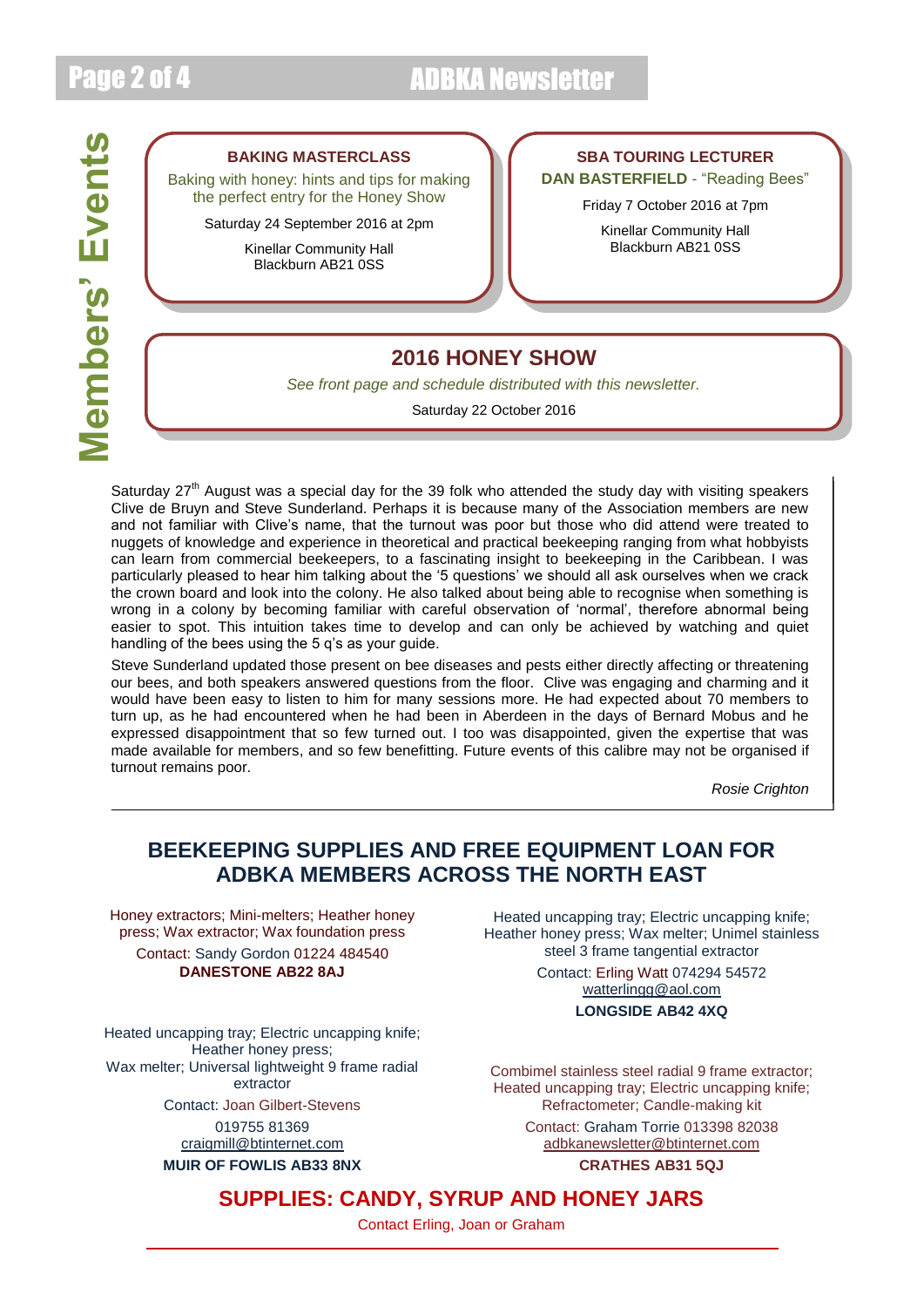Page 3 of 4 ADBKA Newsletter

# **FREEBEES**

In the event of a member of the public discovering a swarm of bees the association website details a list of local beekeepers that can be contacted who may be able to retrieve the swarm. My wife and I have been on this list during the summer months and at the height we were receiving almost one call a day from schools, businesses and distressed members of the public from within Aberdeen city limits. To our relief we were told that the local pest controllers refused to deal with honey bees.

The first time we received a call from a couple of homeowners who had a swarm in their garden we immediately gathered all our equipment and travelled almost twenty miles to discover the distressed homeowners had called every possible emergency service in their panic including a selection of beekeepers; if they had a phone number for the SAS they would have called that also without doubt. The swarm was efficiently dealt with by a local beekeeper and Britain's emergency services were stood down.

One thing we learned is that you can never predict what you will be faced with when you arrive. The next several calls included a colony of bumble bees that were nesting in a garden shed, mason bees that had found a hole in the ground in a garden, bumble bees that were flying into a hole beside a waist pipe and eating and destroying the homeowner's house; according to the homeowner.

We received a call regarding our first honey bee swarm; this swarm had landed outside the workshop of one of the main car dealers on the Lang Stracht. The second was from a school in Bieldside; both of these swarms we were able to collect and re-house. During this period I'd guess that only about one in three calls warranted further investigation and one in ten was indeed a honey bee swarm.

I was therefore a little sceptical when I received a call from a Gent, late in the evening who advised me he had just returned from abroad to discover a swarm of bees in his kitchen. I immediately thought this must be someone who had just returned from offshore and gone straight to the pub with the boys and had a bumblebee in his kitchen when he got home; or a flee in the ear from the wife. I took his details and advised him I'd call him at 10:00 the next morning. I called the mobile number the next morning and as I expected the phone was not answered, out of interest I decided to call again at 11:00 and was surprised this time it was answered.

After a brief discussion it was agreed we'd meet at his flat which is not far from Bedford road in Aberdeen. The property is in a state of decay and the homeowner was in the process of organising a roofing contractor to see to the roof and team of joiners to renovate the interior. When my wife and I arrived we were met with a team of about six



*Lindsey dismantles an Aberdeen kitchen and strikes gold*

workmen who were standing on the street outside the property; having recently been flushed from the property by angry bees. One of the workmen advised they would not go back into the property until the 'B\*\*\*\*Y BEES' were long gone.

We met the homeowner and were taken inside and up to the second floor of the building where we saw the bees entering and leaving the building below a window sile. The window sile had rotted out and allowed the bees to access the void between the granite outer wall and the interior skin of the building. The bees were indeed inside the building but access to the colony could only be achieved by cutting through and removing the inner fabric of the building. I discussed this with the homeowner and returned home to collect tools and to draught up an agreement that detailed I had the owner's permission to remove some of the inner fabric of the building to access the colony and that I was not responsible for any repairs.

I returned with tools and cut through the lining boards to expose

the colony which had built seven combs of almost perfect brood pattern, four of which were visible below the hatch I cut out. Olya carefully cut out each comb and placed them into a nucleus box and then blanked off the entrance hole the bees were using below the window sill. She smoked the remaining bees from their nest and they began to settle into the nucleus box that we placed in the window.

The next morning we opened the nucleus box in our garden and did our best to remove the combs intact and fix them into some brood frames and secured them in place with wire. In all it took us about twelve hours to retrieve the colony from the building and another two to locate them into a wooden hive with brood frames. Two days later we inspected the colony and were pleased and surprised to find the queen intact and laying eggs as if nothing had happened, removing a colony from within the fabric of a building was not without its casualties. If all goes well we plan to transport these bees to the heather to allow them to stock up with reserves for the winter.

Without doubt responding to honey bee swarms has been extremely interesting and we're looking forward to next year's swarming season.

*Olya and Lindsey Macaulay*